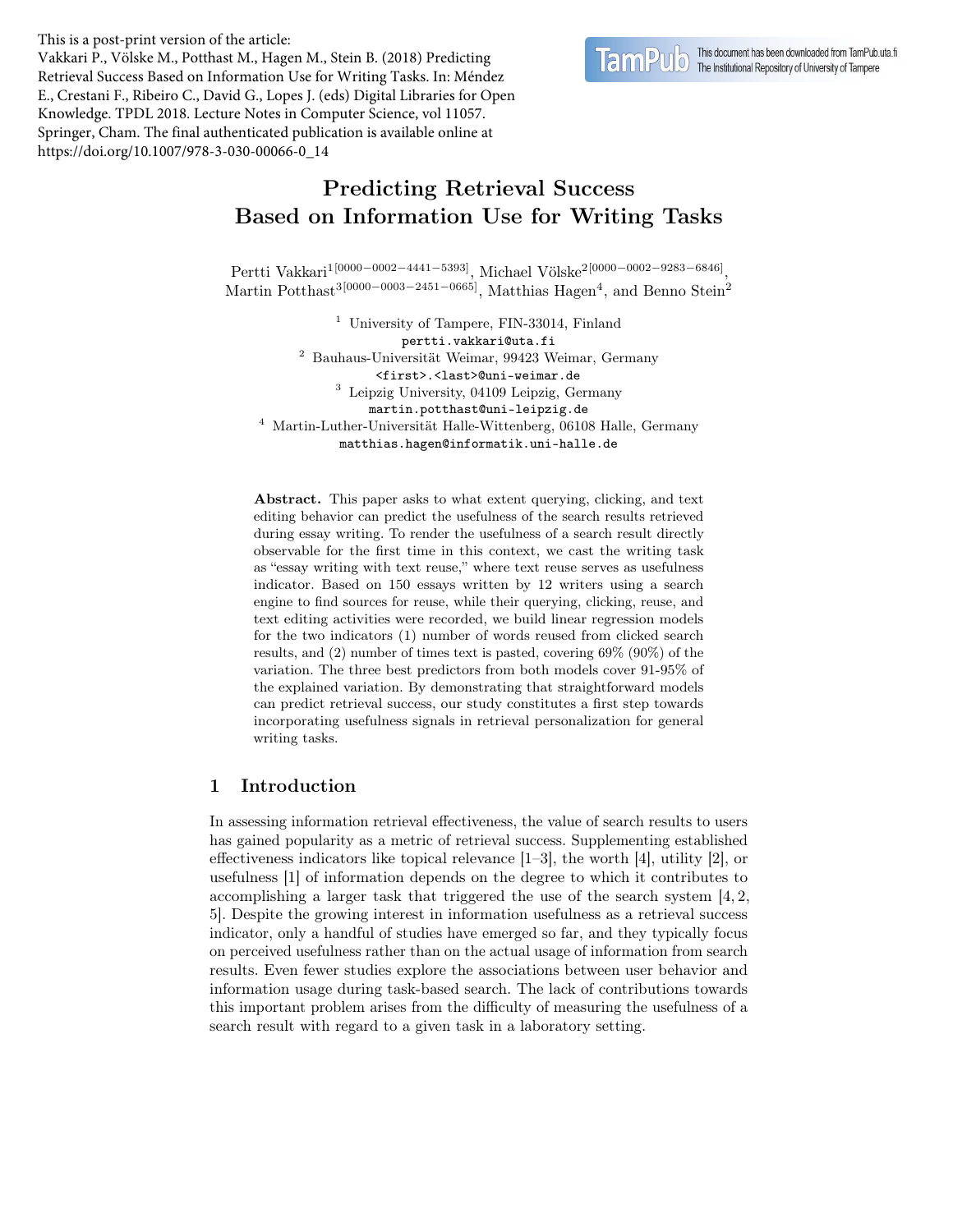

Fig. 1. User actions in the search and writing process: our study design involving text reuse (dashed lines) allows for more direct observation of users' usefulness assessments of search results than would be possible without reuse (dotted lines).

Focusing on essay writing, with this paper, we lift essay writing for the first time into the realm of fine-grained usefulness quantification. Using the task "essay writing with text reuse" as a surrogate, the usefulness of a search result becomes directly observable as a function of copy and paste (see Figure 1). Furthermore, by analyzing a large corpus of essays with text reuse, where the search and writing behavior of their writers has been recorded, we identify two specific usefulness indicators based on text reuse behavior and build linear regression models that predict result usefulness based them. Keeping the limitations of our approach in mind, we believe that these results offer promising new directions for the development of search systems that support writing tasks at large.

In what follows, Section 2 reviews related work, Section 3 outlines our methodology, and Section 4 reports on our models. In Section 5 we discuss the consequences and potential limitations of our work.

### 2 Related Work

Search results are useful if information they contain contributes to the task that triggered information searching [5]. Users are expected to click, scan, and read documents to identify useful pieces of information for immediate or later use [6]. Only a few studies on the usefulness of search results focus on predicting the usefulness for some task [7–10], while most others are more interested in comparing relevance and usefulness assessments (e.g. [11]).

In most cases, usefulness is operationalized as perceived by users, not as the actual usage of information. Kelly and Belkin [7] explored the association between documents' display time and their usefulness for the retrieval task. Here, usefulness was operationalized as the degree of users' belief of how helpful the document was in understanding and completing a particular task. They found no association between usefulness and dwell time, regardless of the task type.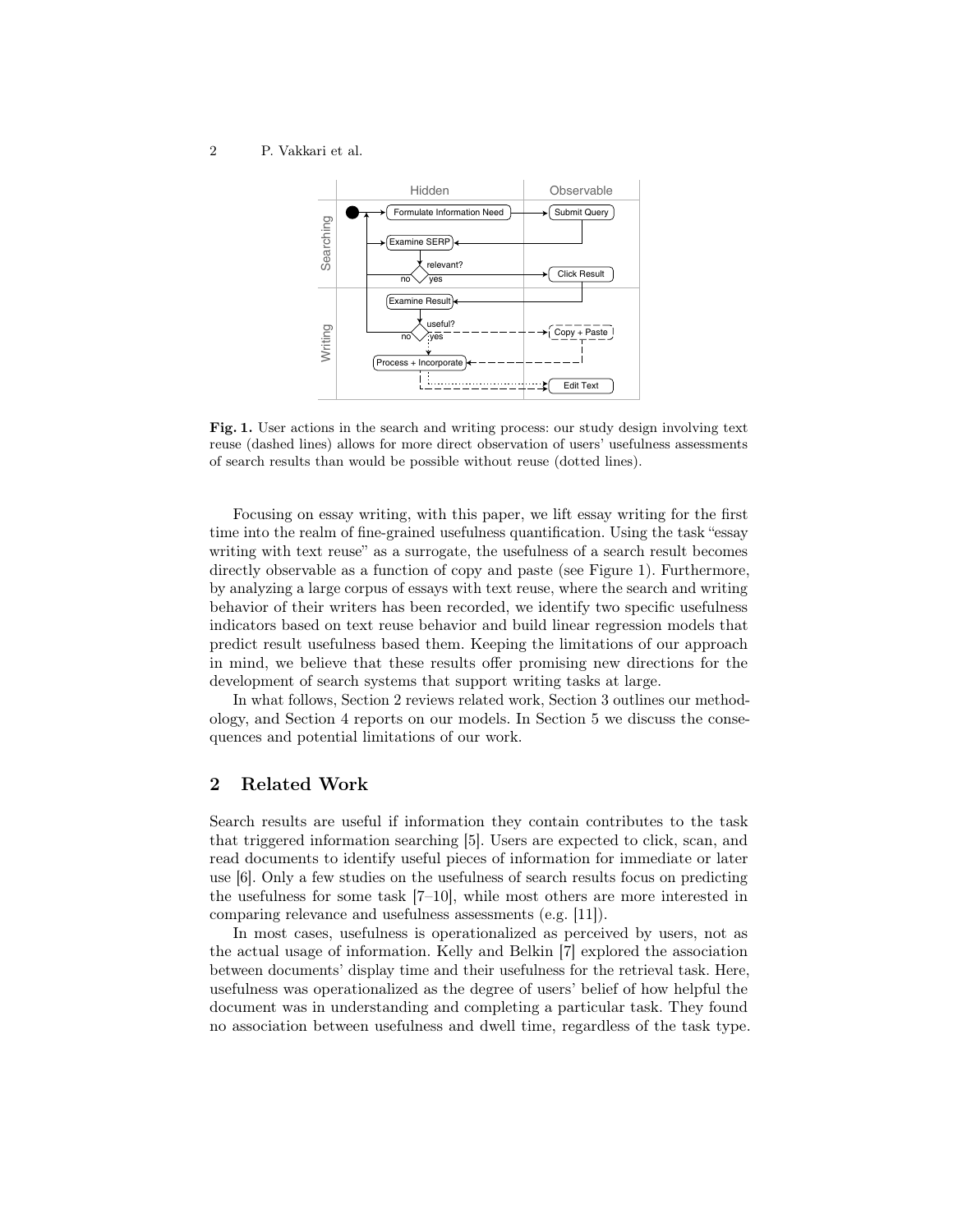Liu and Belkin [8] also studied whether the time spent on a clicked document was associated with its perceived usefulness for writing a journalistic article. They found a positive association between the dwell time on a document and its usefulness assessment. Users typically moved back and forth between the text they produced and the document informing their writing. In the context of the essay writing task of the scenario we explore, the copy-pasting of (parts from) search results may be an even more direct relation. Liu et al. [9] later modeled users' search behavior for predicting the usefulness of documents: they had users assess the usefulness of each saved page for an information gathering task, and employed binary recursive partitioning to identify the most important predictors of usefulness. In an ascending order, dwell time on documents, time to the first click, and the number of visits on a page were the most important predictors—the longer the dwell time, the more visits on a page and the shorter the time to first click, the more useful the page. Mao et al. [10] recently modeled the usefulness of documents for answering short questions by content, context, and behavioral factors, where usefulness was measured on a four-point scale. They found that behavioral factors were the most important in determining usefulness judgments, followed by content and context factors: the perceived usefulness of documents was positively correlated with dwell time and similarity to the answer, and negatively with the number of previous documents visited.

By comparison, Ahn [12] and He [13] evaluated the actual usefulness of information retrieved by measuring to what extent search systems support finding, collecting and organizing text extracts to help answer questions in intelligence tasks, with experts assessing the utility of each extract. Sakai and Dou [14] proposed a retrieval evaluation measure based on the amount of text read by the user while examining search results, presuming this text is used for some purpose during the search session.

### 3 Experimental Design

We base our investigation on a dataset of 150 essays and associated search engine interactions collected by Potthast et al. [15] as part of a large-scale crowdsourcing study with 12 different writers (made available to the research community as the Webis Text Reuse Corpus  $2012<sup>5</sup>$  Webis-TRC-12). We briefly review key characteristics of the Webis-TRC-12 and its collection process below, before detailing our conceptualization of document usefulness, and the variables we derive for our study.

### 3.1 Data

Each of the dataset's essays is written in response to one of 150 writing prompts derived from the topics of the TREC Web tracks 2009–2011. The writers were instructed to use the ChatNoir search engine [16] indexing the ClueWeb09 web

<sup>5</sup> https://webis.de/data/webis-trc-12.html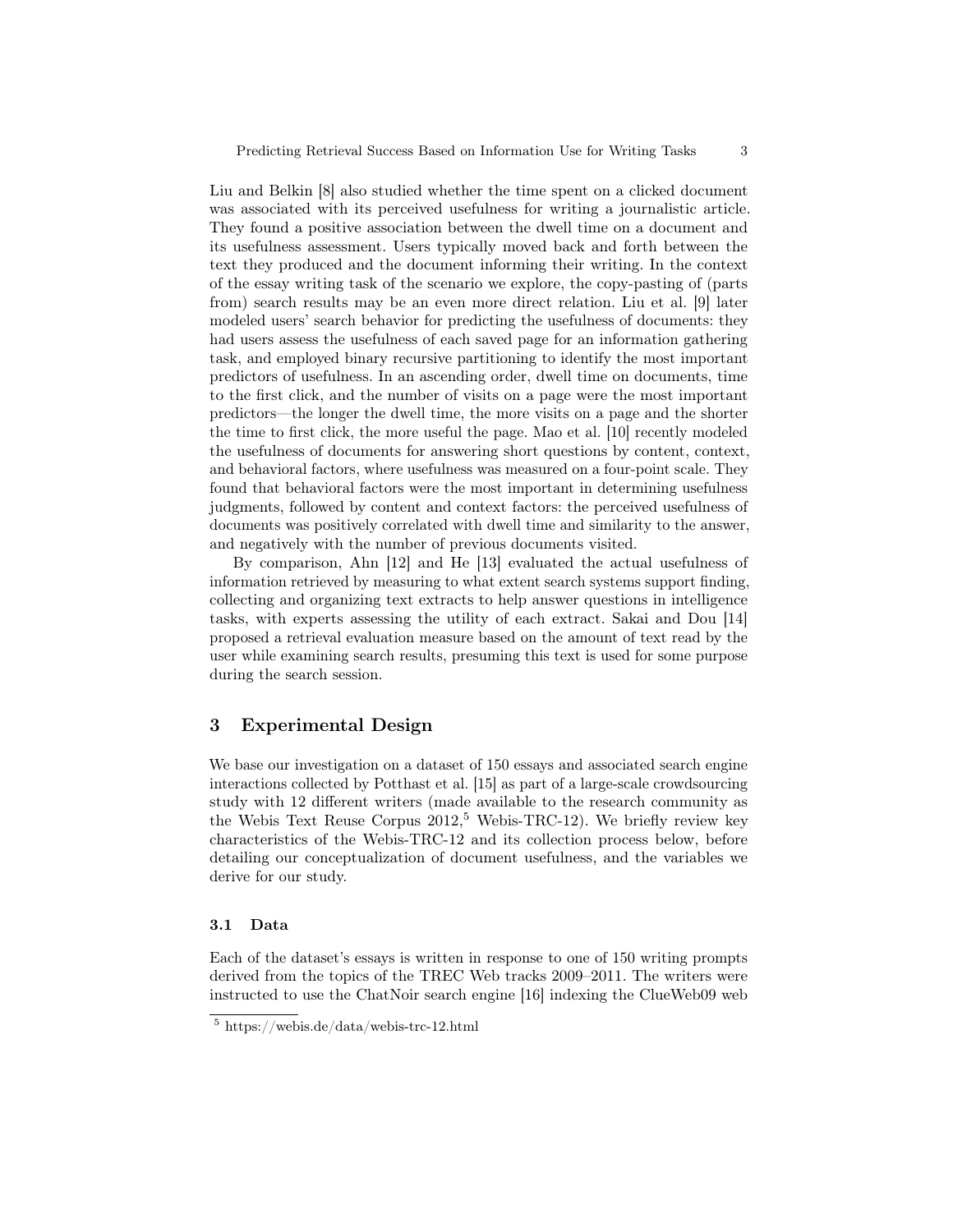crawl to gather material on their essay topic; all submitted queries and visited search results were recorded. For the purpose of writing the essay, the corpus authors provided an online rich text editor, which logged the interactions of writers with their essay texts in fine-grained detail, by storing a new revision of the text whenever a writer stopped typing for more than 300ms.

The 12 writers were hired via the crowdsourcing platform Upwork, and were instructed to choose a topic to write about, and produce an essay of 5000 words using the supplied search engine and rich text editor. Writers were encouraged to reuse text from the sources they retrieved, paraphrasing it as needed to fit their essays. As reported by the corpus authors [15], the writers were aged 24 years or older, with a median age of 37. Two thirds of the writers were female, and two thirds were native English speakers. A quarter each of the writers were born in the UK and the Philippines, a sixth each in the US and India, and the remaining ones in Australia and South Africa. Participants had at least two and a median of eight years of professional writing experience.

The fine-grained data collection procedure, along with the intermeshing with established datasets like the TREC topics and ClueWeb09, has enabled the search and writing logs in the Webis-TRC-12 to contribute to several research tasks, including the study of writing behavior when reusing and paraphrasing text [15], of plagiarism and source retrieval [17], and of search behavior in exploratory tasks [18]. In the present study, we examine writers' search and text collection behavior to predict the usefulness of retrieved documents for the underlying essay writing task.

### 3.2 Operationalizing the Usefulness of Search Results

We limit our conception of usefulness to cover only information usage that directly contributes to the task outcome in form of the essay text, and exclude more difficult to measure "indirect" information usage from our consideration, such as learning better query terms from seen search results.

Usefulness implies that information is obtained from a document to help achieve a task outcome. In the following, we quantify usefulness by focusing only on cases where information is directly extracted from a document, not where it is first assimilated and transformed through the human mind to form an outcome. According to our definition, information is useful if it is extracted from a source and placed into an evolving information object to be modified. In the context of essay writing with text reuse, this means that information is copied from a search result and pasted in the essay to be written.

We measure the usefulness of documents for writing an essay in two dimensions, both based on the idea that a document is useful if information is extracted from it. First, we measure the number of words extracted from a document and pasted into the essay—this measure indicates the amount of text that has the potential to be transformed as a part of the essay. Second, we quantify usefulness as the number of times any text is pasted per clicked document.

The limitations of these measures include that they do not reflect the possible synthesis of pasted information or the importance of the obtained passage of text.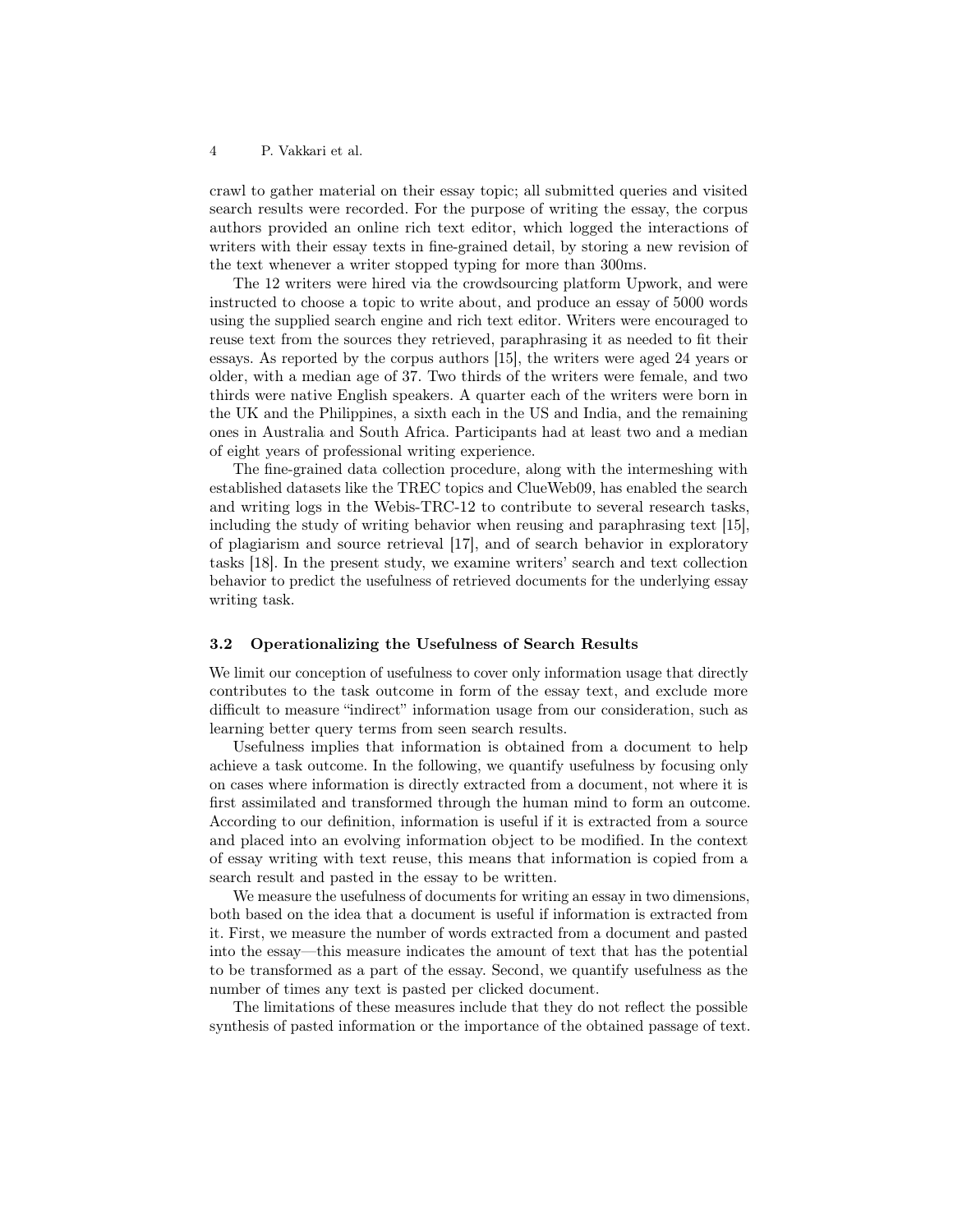| <b>Query Variables</b>               | $\mu$   | $\sigma$  | <b>Click Variables</b>        | $\mu$   | $\sigma$      |
|--------------------------------------|---------|-----------|-------------------------------|---------|---------------|
| Queries                              |         | 46.541.9  | Clicks per query              | 4.0     | 4.6           |
| Unique queries                       |         | 24.9 18.1 | Click trails per query        | 1.8     | $1.4\,$       |
| Anchor queries                       |         | 5.2 6.1   | % Useful clicks per query     | 30.8    | 12.9          |
| Querying time per query              |         | 53.1 46.1 | Result reading time per paste | 262.0   | 357.7         |
| % Unique queries of all queries      |         | 62.6 20.8 | per click per query           | 48.9    | 30.4          |
| % Anchor queries of all queries      |         | 10.5 7.1  | per major revision            | 172.4   | 141.7         |
| Query terms per query                |         | 5.4 1.5   | Text Editing Variables        |         |               |
| Unique query terms $(UQT)$ per query | 0.8     | 0.4       | Writing time per major rev.   | 867.3   | 666.0         |
| UQT from documents per query         | 0.6     | 0.3       | Revisions per paste           | 175.7   | 225.7         |
| % UQT from snippets                  | 78.6    | 8.7       | Writing time per paste        |         | 1270.4 1100.5 |
| % UQT from docs                      |         | 67.1 20.8 | Words in the essay            | 4988.1  | 388.8         |
| % UQT per query                      |         | 15.9 7.6  | Other Independent Variables   |         |               |
| $UQT$ per unique query               | $1.3\,$ | 0.4       | Search sessions               | 7.4     | 4.1           |
| Dependent Variables                  |         |           |                               |         |               |
| Words per useful click per query     |         |           |                               | 325.0   | 420.8         |
| Pastes per useful click per query    |         |           |                               | $1.2\,$ | 1.8           |

**Table 1.** Means and standard deviations of study variables  $(n=130)$ .

It is evident that the amount and importance of information are not linearly related, although users were allowed to use the pasted text directly for the essay without originality requirements. Our idealization excludes the qualitative aspects of information use; the presupposition that an increase in the amount of pasted text reflects usefulness directly resembles typical presuppositions in information retrieval research: for instance, Sakai and Dou [14] suppose that the value of a relevant information unit decays linearly with the amount of text the user has read. In general, a similar supposition holds for the DCG measure. These presuppositions are idealizations that we also apply in our analyses.

### 3.3 Independent Variables

For predicting the usefulness of search results, we focus on query, click, and text editing variables to build linear regression models. Temporally, querying and clicking precedes the selection of useful information, while the usage and manipulation of information succeeds it. Since we use aggregated data over all user sessions, we treat the search and writing process as a cross-sectional event, although querying, clicking, and text editing occur over several sessions. Since the editing of the essay text is connected with querying and clicking in a session, it is important to take into account also text editing variables in analyzing the usefulness of search results over all sessions. Therefore, we also select aggregated text editing variables for our models, although this solution is not ideal in every respect for representing the temporal order of the process.

Based on previous studies [9, 10, 18], we select 13 query variables, 6 click variables, 4 text editing variables, and 1 other variable, yielding the 24 variables in total depicted in Table 1. Here, anchor queries refer to those queries repeatedly revisited throughout a session, in order to keep track of the main theme of the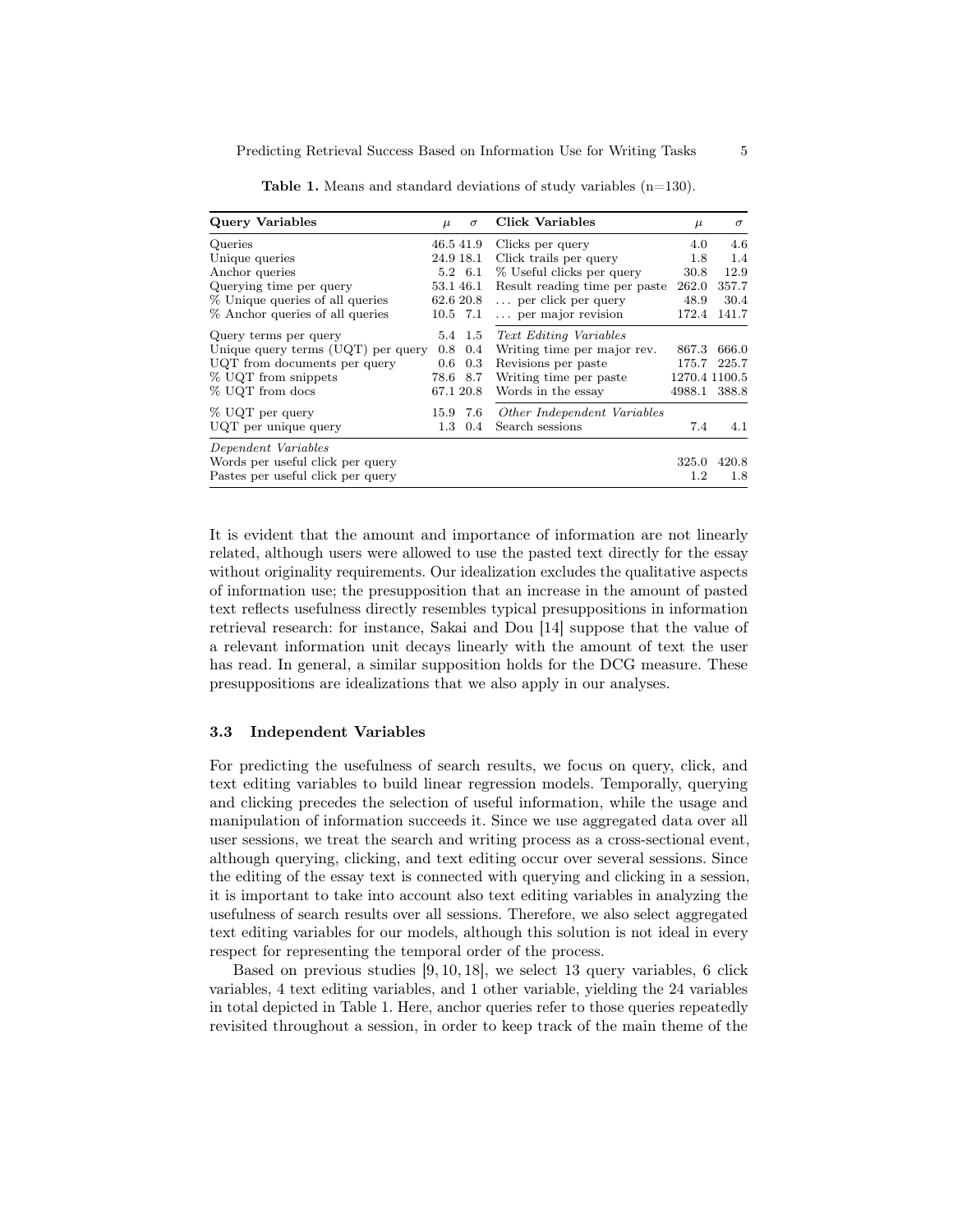| Independent Variable                                                                                                                         | Group                                                       | $\mathbf{R}^2$ Change                              |            | $r = -0.26$<br>$\rho = -0.50$ |                      | $r = -0.47$<br>$\rho = -0.50$ |
|----------------------------------------------------------------------------------------------------------------------------------------------|-------------------------------------------------------------|----------------------------------------------------|------------|-------------------------------|----------------------|-------------------------------|
| Clicks per Q<br>Revisions per paste<br>Unique queries<br>Search sessions<br>Words in the essay<br>Result reading time per paste $C$ -0.24*** | $0.38***$<br>$-0.15*$<br>$-0.34***$<br>$-0.18**$<br>$0.12*$ | 0.400<br>0.144<br>0.081<br>0.037<br>0.019<br>0.010 | Vords<br>/ | $+ + +$                       | +***                 | * +                           |
|                                                                                                                                              |                                                             |                                                    |            |                               | 1st PC of predictors |                               |

Fig. 2. Left: Regression model for the number of words pasted per useful click per query  $(n=130)$ , with predictors from the  $(Q)$ uery,  $(C)$ lick,  $(T)$ ext editing and  $(O)$ ther variables. Right: First principal component of this model's predictors and dependent variable; effect of the latter's log-transform on Pearson  $(r)$  and Spearman  $(\rho)$  correlation.

task; time spent querying, reading, and writing is measured in seconds; a click trail begins on the search result page, potentially following further links in the result document. We build regression models for both dependent variables and apply a stepwise entering method of predictors [19].

Regression analysis requires linearity between independent and dependent variables but in our case, the associations of both measures of usefulness with the major independent variables turned out to be non-linear—as evidenced by a large discrepancy between the Pearson and Spearman correlation coefficients, shown in the right-hand plots in Figures 2 and 3. Therefore, we logarithmically transformed both words per useful click per query, and pastes per useful click per query (base of 10), enhancing linearity notably (Figure 2, right). The predictor result reading time per click per query still showed a non-linear association, and was log-transformed as well (Figure 3, right).

While the writers were instructed to produce essays of about 5000 words, some essays were notably shorter or longer [18]. We excluded essays shorter than 4000 and longer than 6000 words from the analysis, as well as four essays with missing variables, yielding 130 observations in total.

### 4 Results

Based on the variables we derive from the dataset, we investigate two linear regression models of document usefulness—each predicting one of the dependent variables at the bottom of Table 1. The first model uses the number of words pasted per useful click per query as dependent variable, using the amount of text extracted as an indicator of a document's usefulness, whereas the second model quantifies usefulness as the number of times text was extracted, using the number of pastes per useful click per query as dependent variable.

### 4.1 The Number of Words Pasted per Document

The model is significant  $(R^2 = 703; \text{ Adj } R^2 = 688; \text{ F=48.4}; \text{ p} < 0.000)$  consisting of six predictors. It explains 68.8% of the variation in the number of words pasted per useful click per query. The tolerance of all variables is greater than .60. The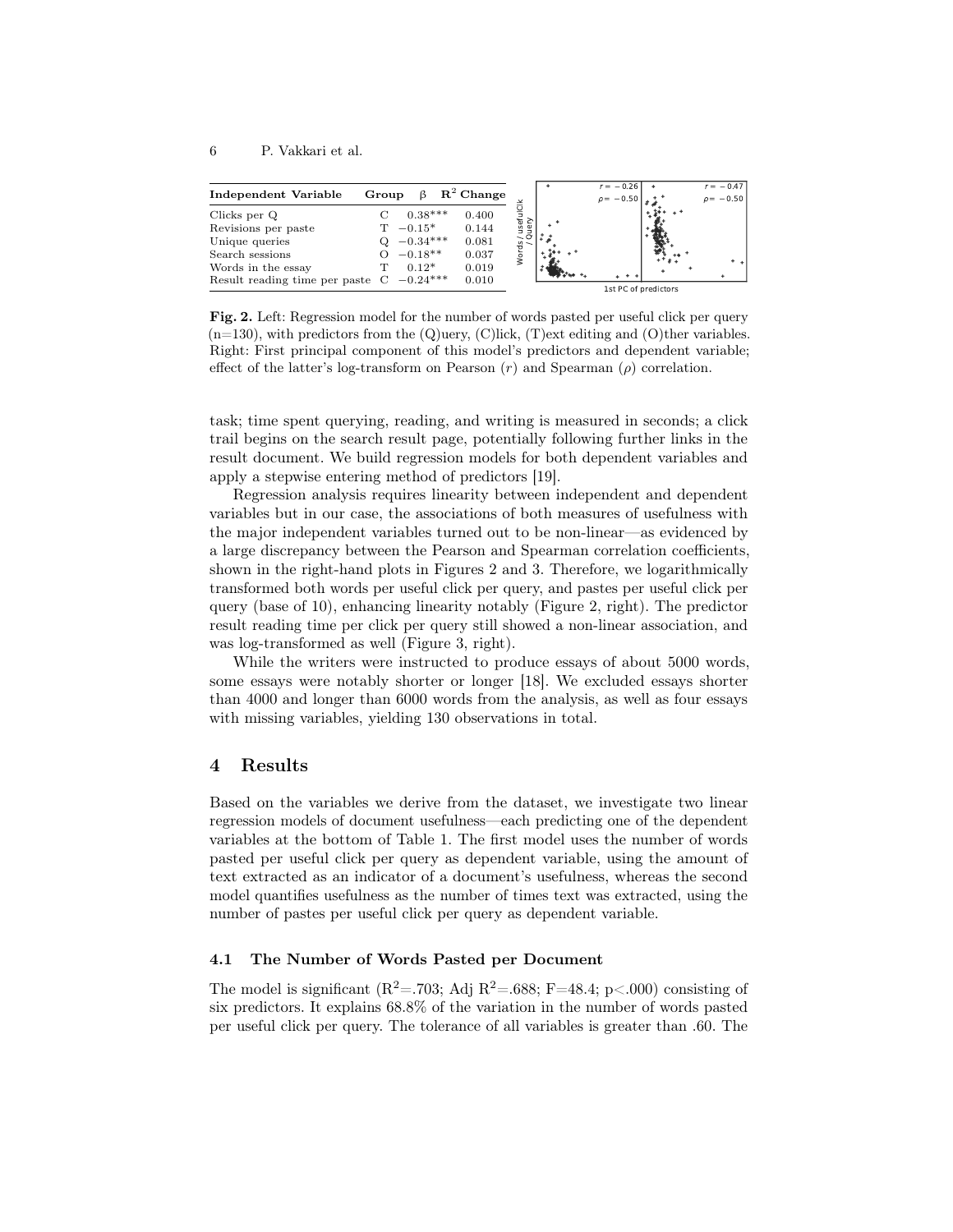| Independent Variable            | Group |            | $\mathbf{R}^2$ Change | ≚                   | $r = -0.24$<br>$\rho = -0.56$    | $r = -0.34$<br>$\rho = -0.56$          |
|---------------------------------|-------|------------|-----------------------|---------------------|----------------------------------|----------------------------------------|
| Clicks per Q                    |       | $0.33***$  | 0.484                 | 8 ರ                 |                                  |                                        |
| Writing time per paste (sec)    |       | $-0.42***$ | 0.210                 | Paste               |                                  |                                        |
| Queries                         |       | $-0.18**$  | 0.162                 |                     |                                  |                                        |
| Unique queries                  |       | $-0.24***$ | 0.013                 |                     | $r = -0.33$                      | $-0.47$<br>$+r=$                       |
| % Useful Clicks per Q           |       | $0.18***$  | 0.008                 | čā                  | $\rho = -0.56$                   | $\rho = -0.56$                         |
| Result reading time per C per Q |       | $-0.15***$ | 0.015                 |                     |                                  |                                        |
| % Anchor Q of all Q             |       | $0.12***$  | 0.006                 | Pastes /<br>/ Query |                                  |                                        |
| % Unique Q of all Q             |       | $0.14**$   | 0.007                 |                     |                                  |                                        |
| % UQT from snippets of all UQT  |       | $0.07*$    | 0.004                 |                     | Result Reading<br>Time / Clk / O | Result Reading<br>Time / Clk / O [log] |

Fig. 3. Left: Regression model for the number of pastes per useful click per query (n=129; groups as in Figure 2, left). Right: Scatter plots of "Result reading time per click per query" against the dependent variable, each before and after log-transform.

four strongest predictors—the number of clicks per query, the number of revisions per paste, the number of unique queries and the number of search sessions—cover 66.2 percentage points of the variation in the number of words pasted (Figure 2, left). The remaining two variables cover 2.9 percentage points of it. Limiting the model to the four major factors, it is possible to reach an accuracy of two thirds in predicting document usefulness.

As per the model coefficients shown in Figure 2, left, the more clicks users make per query, and the less time they spend reading result documents per paste, the more words are pasted per click per query. The number of revisions per paste reduces the number of words pasted. Increases in the number of search sessions and in the number of unique queries reduce the amount of text pasted, while an increase in the number of words in the essay increases the amount of text pasted. The number of unique queries and the number of search sessions are partially correlated, but contribute to the model in this case. Further, fewer clicks per query, more time reading documents, and a greater number of revisions per paste are associated with a smaller amount of text pasted. We hypothesize that difficulties in formulating pertinent queries lead to voluminous querying, and to a greater number of search sessions, which lead to fewer clicks, to longer dwell times per paste, and to a greater number of revisions per paste, all contributing to a smaller number of words pasted.

### 4.2 The Number of Pastes per Document

The regression analysis produces a model with nine variables significantly predicting the number of pastes per useful click per query. The model is significant  $(R^2 = 0.908; \text{Adj } R^2 = 0.902; \text{ F} = 131.2; \text{ p} < 0.000)$  and covers 90.2\% of the variance in the number of pastes per document (Figure 3, left). The three most important predictors—the number of clicks, the writing time per paste, and the number of queries—together explain 85.6% ( $\mathbb{R}^2$  Change) of the variation in the number of pastes; the remaining six predictors cover 4.6 percentage points of variation.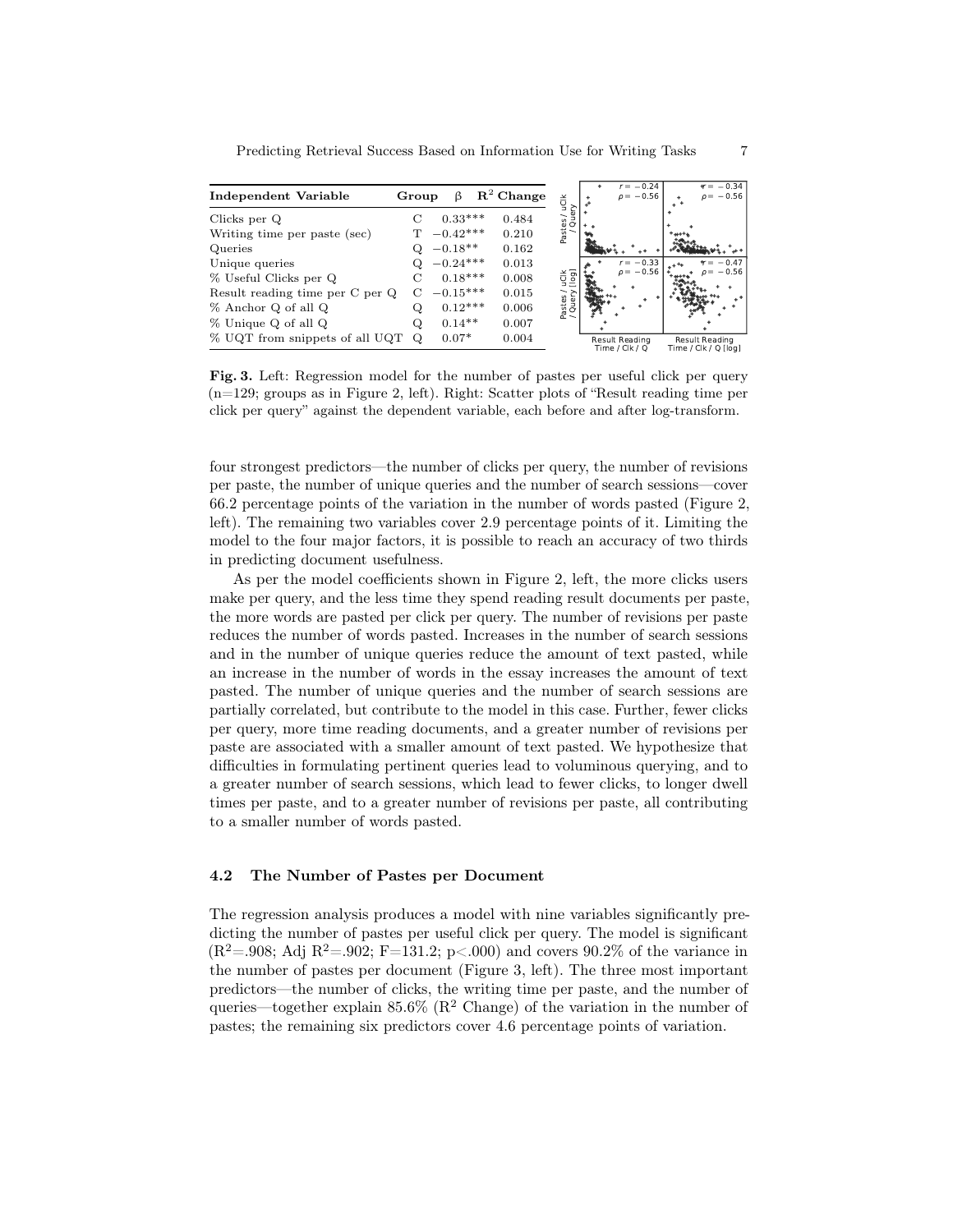The direction of effect in click, query and text editing variables differs: Increasing values of click variables—except reading time—increase the chance that documents provide material for the essay. The query variables both increase and decrease the chance of finding useful documents, while an increase in writing time per paste decreases that chance. Compared to the previous model, click variables have a proportionally smaller contribution compared to query variables, while the relative contribution of text editing variables remains on about the same level. The direction of effect in predictors remains similar; the content of the model essentially resembles the previous one, although some predictors change: writing time per paste resembles revisions per paste, while result reading time per click per query resembles result reading time per paste. The proportions of anchor queries and unique queries are new predictors compared to the previous model.

The model indicates that the more clicks per query, the larger the proportion of useful clicks of all clicks and the shorter the dwell time in clicked documents per query, the more useful the retrieved documents are. Increases in the number of queries and unique queries decrease the usefulness of clicked documents, while increases in the proportion of anchor queries and unique queries of all queries increase the chance that documents are useful.

Multicollinearity tolerance is the amount of variability of an independent variable (0-1) not explained by the other independent variables [19]. Five out of the nine predictors in the model were query variables. Tolerances of the number of queries (.240), the number of unique queries (.291) and the proportion of unique queries (.394) indicate that they depend quite heavily on other variables in the model. Therefore, leaving only the number of queries to represent querying would be reasonable and make the model more parsimonious.

We may conjecture that a smaller number of unique queries with good keywords from snippets produce a good result list. This contributes to a proportionally larger number of useful documents that require less dwell time for obtaining needed information for the essay. The information pasted is pertinent, not requiring much time to edit to match the evolving text. Naturally, the validity of this hypothetical process remains for later studies to test.

### 4.3 Comparing the Models

The explanatory power of the model predicting the number of words pasted is weaker, covering 68.8% of the variation in document usefulness, while the model for pastes covered about 90% of the variation.

The contributions of query, click and text editing variables vary between the models (Table 2). The relative effect ( $\sum R^2$  Change) of click variables is notably greater in both models compared to query and text editing variables. Text editing variables have a somewhat greater role compared to query variables in predicting usefulness as indicated by the number of words pasted. Also the number of search sessions and the number of words in an essay have a minor impact on potential document usefulness. The models have only two predictors in common: the number of unique queries and the number of clicks per query.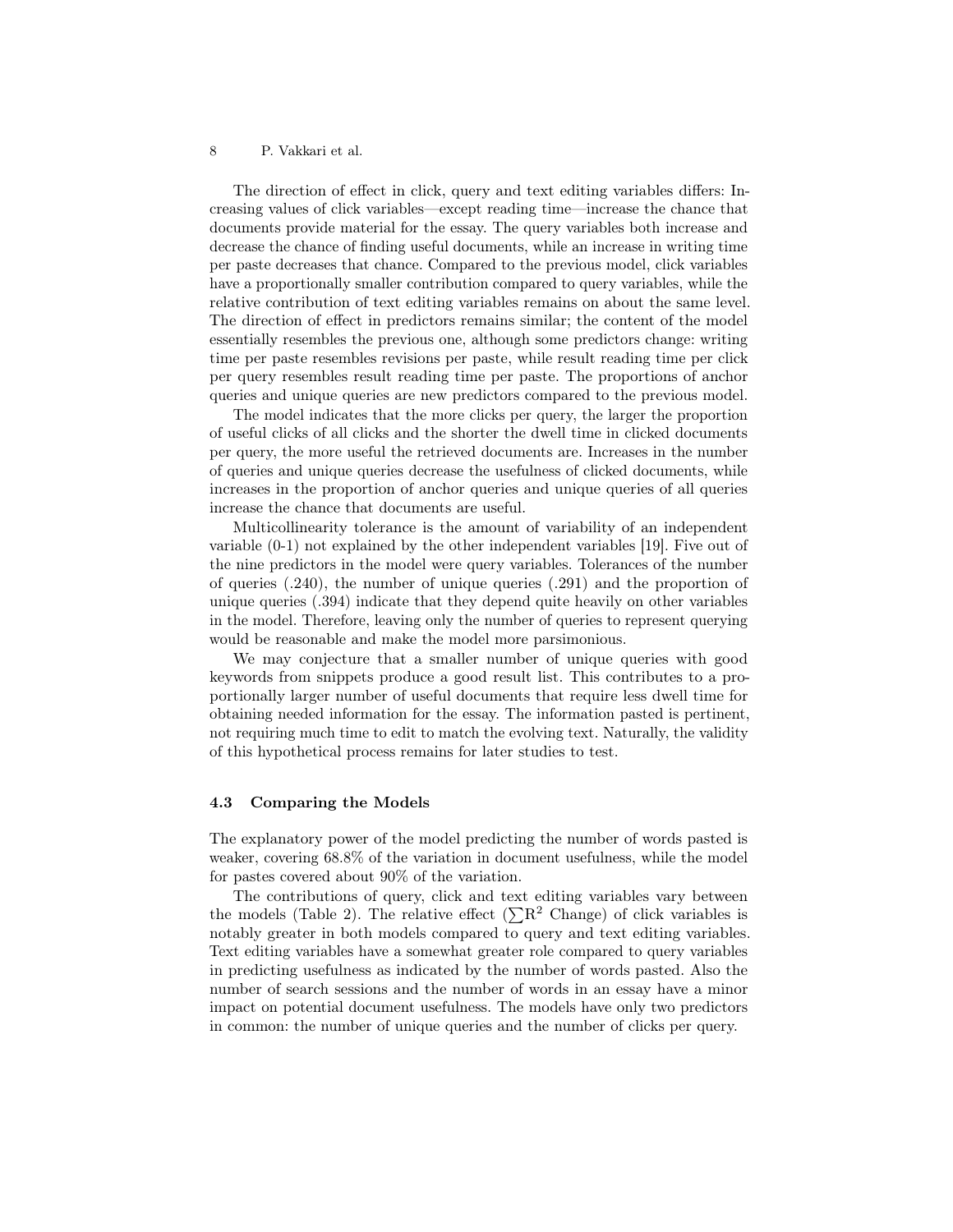| Characteristics                     |         | Number of Words Number of Pastes |
|-------------------------------------|---------|----------------------------------|
| Adj $\mathbb{R}^2$                  | 0.688   | 0.902                            |
| $\#$ Variables ( $\sum R^2$ Change) |         |                                  |
| Query                               | 1(0.08) | 5(0.19)                          |
| Click                               | 2(0.41) | 3(0.51)                          |
| Text Editing                        | 2(0.16) | 1(0.21)                          |
| Other (sessions)                    | 1(0.04) |                                  |

**Table 2.** Summary of models: number of predictors, and relative importance  $(\sum R^2)$ change), per variable group for both models of search result usefulness.

In each model, three variables cover over 90% of the explained variation in document usefulness, one of them being a query, one a click and one a text editing variable. The most powerful variable is clicks per query in both models. Thus, one could predict each type of document usefulness by a very simple model.

In both models, the number of queries and the number of unique queries have a negative effect on document usefulness, while all proportional query variables have a positive effect. Clicks per query have a positive contribution to usefulness, while dwell time has a negative contribution. Number of revisions and writing time per paste both have a negative effect on document usefulness. In the model for the number of pasted words, the number of sessions has a negative effect on usefulness, while the number of words in the essay has a positive effect.

Altogether, it seems that clicked result documents are more useful, if: the user issues fewer queries over fewer sessions, makes more clicks per query, but with shorter dwell time on individual documents, makes fewer revisions to the essay per pasted text snippet, and writes a longer essay. Although regression analysis does not indicate associations between independent variables, we conjecture that users who issue fewer queries have better result lists, click more per query, spend less time reading documents, all this producing more useful documents per click per query. This hypothetical process remains to be tested in future work.

### 5 Discussion and Conclusions

Our study is one of the first attempts to analyze the usefulness of clicked search results based on information usage, instead of measuring perceived usefulness by asking the user (cf. [12, 13]). The results extend our knowledge about factors predicting the actual usefulness of documents—and thus the user's success at finding useful sources—in the context of longer-lasting tasks like essay writing. Usefulness itself, we model by the number of pastes per useful click (indicating whether a documents contain information used in composing the essay), and by the number of words pasted per click (indicating the potential amount of useful information in documents).

Our regression models cover about 90% of the variation in pastes from clicked search results and about 69% of the variation in the number of words pasted per clicked search result. We argue that the number of pastes and the number of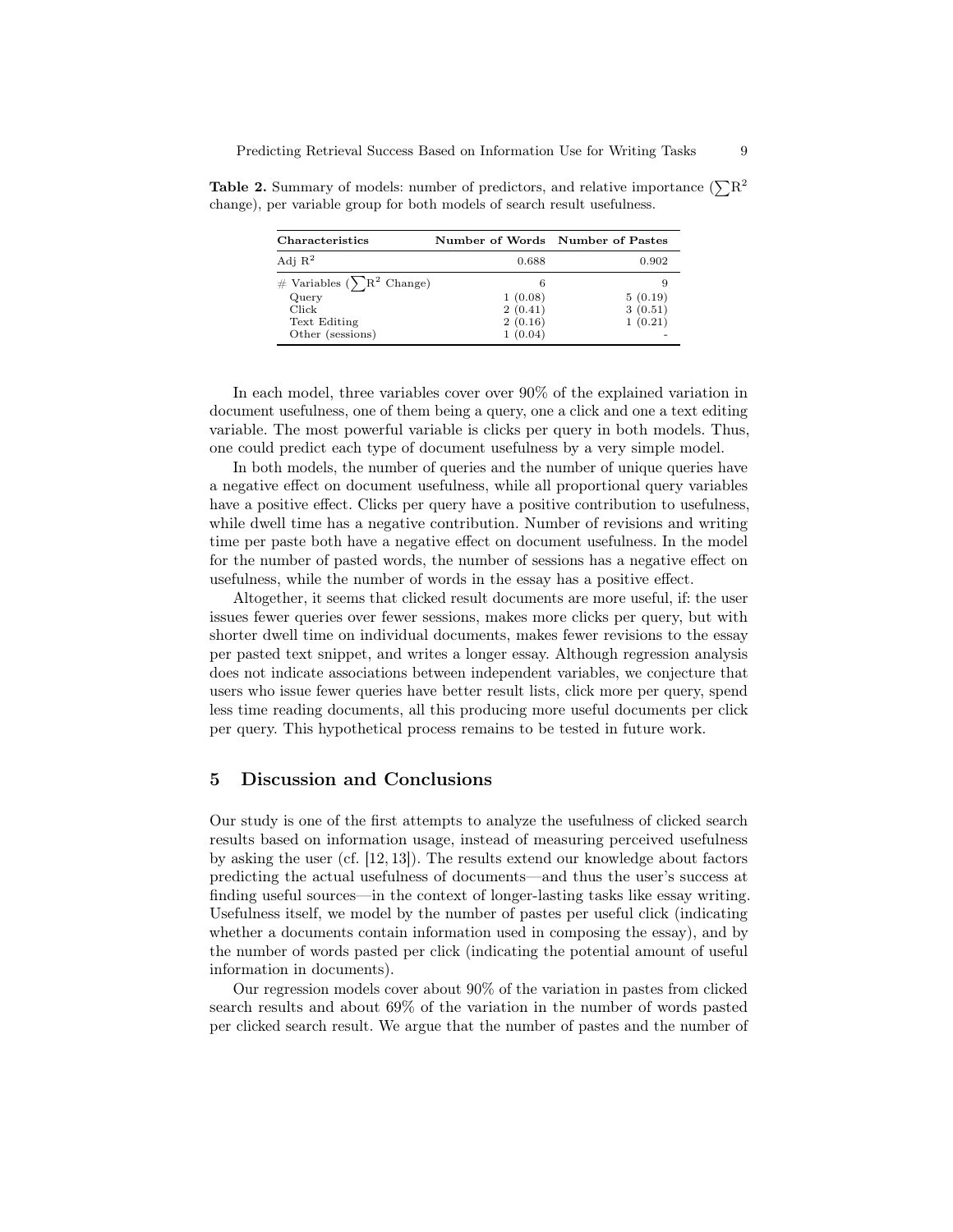pasted words reflect the actual usefulness of search results fairly validly: for the writers we study, pasting precedes usage in the final essay [18].

We also observe that increased search result usefulness is associated with decreasing effort to edit the pastes for the essay. This is likely a result of the fact that writers were explicitly permitted to reuse text from the sources they found, without having to think about originality requirements. Hence, provided they found appropriate sources, writers could place passages from search results directly as a part of their essays. If the usefulness indicators reflect authors finding sources that require little editing, they should be correlated with less editing of pastes. To test this hypothesis, we measure the proportion of reused words out of all words in the essay (authors annotated the text they reused themselves, as part of the original study); it can be reasonably assumed that the higher this proportion, the less the pasted text is edited. We find that Spearman correlations of the proportion of reused words with the number of pastes  $(\rho = .27^{**})$  and the number of words pasted ( $\rho = 18^*$ ) are significant. Thus, decreasing effort in editing pasted text reflects the usefulness of pastes in composing the essay.

Further, our models indicate that the fewer queries a user makes, the more clicks per query, and the less text editing takes place, the more useful the search results are. This matches well with previous findings: an increase in clicks has been shown to correlate with search satisfaction [20] and the perceived usefulness of documents [9]. However, our results also show that an increase in dwell time decreases search result usefulness. This contradicts many earlier findings that dwell time is positively associated with usefulness [8–10]. We believe that this difference is due to the study design underlying the dataset we used: First, previous studies have restricted task time considerably, while in the essay writing of the Webis-TRC-12 there was no time limit. Second, the required length of the essays is notably longer than in similar studies. Third, the writers of the essays in the Webis-TRC-12 were encouraged to reuse text from search results without originality requirements. These factors likely encouraged authors to copy-and-paste from search results, potentially editing the text later.

In a previous study, Liu and Belkin [8] observed that users kept their search result documents open while moving back and forth between reading documents and writing text. In their scenario, increased usefulness thus comes with increased dwell time. In the case of Webis-TRC-12 instead, many writers first selected the useful pieces from some search result, pasted them into their essay, and modified them later [15]. Thus, the actual dwell time on useful search results is lower in the Webis-TRC-12. Furthermore, the selection of useful text fragments likely resembles relevance assessments. It has been shown that it takes less time to identify a relevant document compared to a borderline case [21, 22]; essay writers likely needed less time to identify useful text passages in search results containing plenty of useful information, compared to documents with less such information. This can also further explain the negative association between dwell time and usefulness in the scenario of our study.

Our study places users into a simulated web-search setting using the ClueWeb corpus, but we believe our results regarding information use for writing tasks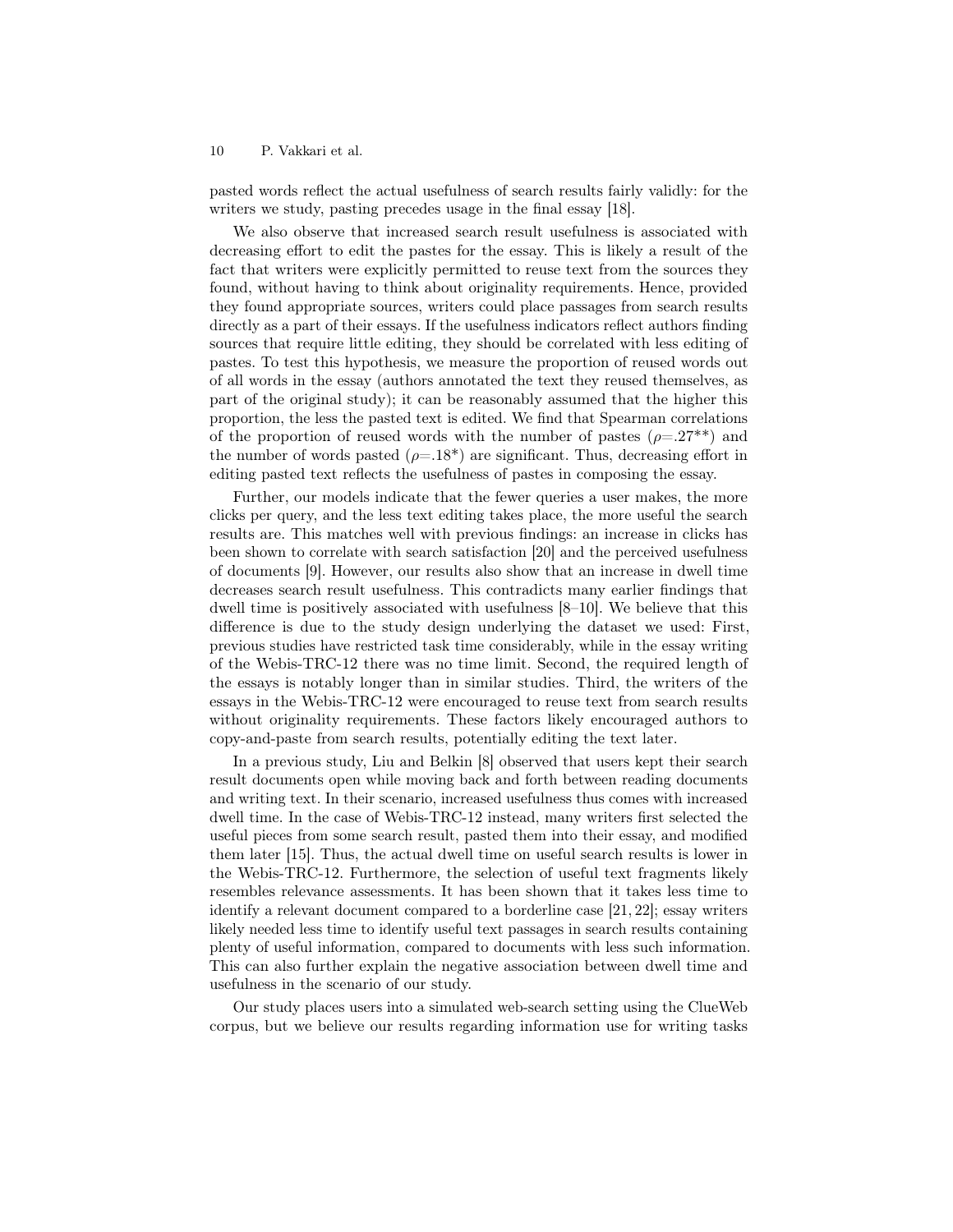apply also to the wider Digital Library context; while our experimental setting excludes access modalities such as a catalog or a classification system, and limits writers to retrieving sources using a full-text keyword search interface, the latter is clearly a major mode of access in modern, large digital libraries [23]. That said, it is worth exploring if the correlations we observe hold also for other modes of digital library search.

We further believe that our results can be generalized to arbitrary writing tasks of long texts: In essay writing, it is likely that querying and result examination behavior is similar regardless of originality requirements, while text editing will vary by originality. An interesting future research question is how search and text editing contribute to document usefulness in the form of information use, in the presence of stricter originality requirements. In the paragraphs above, we conjecture processes that could explain the associations between the predictors and the usefulness measures. While our regression models do not allow us to test these conjectures, such an analysis could form a promising future direction.

In both our regression models, three predictors cover 91–95% of the explained variation. In both cases, one of these is a query variable, one is a click variable, and one is a text editing variable. Thus, all three variable types are required for an accurate prediction of usefulness based on information usage. Click variables have the strongest effect on usefulness compared to query or text editing variables. However, it is essential to include also the latter ones in the models, as they cover a notable proportion of variation in usefulness. Consequently, personalization in real-world retrieval systems based on information use should include the major factors in these three variable groups, due to their strong effects.

We consider retrieval personalization based on actual information use a promising proposition: the query and click variables we measure are already logged in standard search logs. Beyond that, modern web search engines tend to be operated by companies that also offer writing support tools, and may very well be able to measure text editing variables, as well. By showing that writers' aggregate retrieval success can be predicted by a simple model consisting of three variables, our study takes a first tentative step in this direction. Directly predicting the utility of individual candidate documents for a particular writing task will be important future work, in order to apply this idea in practice.

### References

- 1. Belkin, N., Cole, M., Liu, J.: A model for evaluating interactive information retrieval. In: SIGIR Workshop on the Future of IR Evaluation, July 23, 2009, Boston. (2009)
- 2. Hersh, W.: Relevance and retrieval evaluation: Perspectives from medicine. J. Am. Soc. Inf. Sci. 45(3) (April 1994) 201–206
- 3. Järvelin, K., Vakkari, P., Arvola, P., Baskaya, F., Järvelin, A., Kekäläinen, J., Keskustalo, H., Kumpulainen, S., Saastamoinen, M., Savolainen, R., Sormunen, E.: Task-based information interaction evaluation: The viewpoint of program theory. ACM Trans. Inf. Syst. 33(1) (March 2015) 3:1–3:30